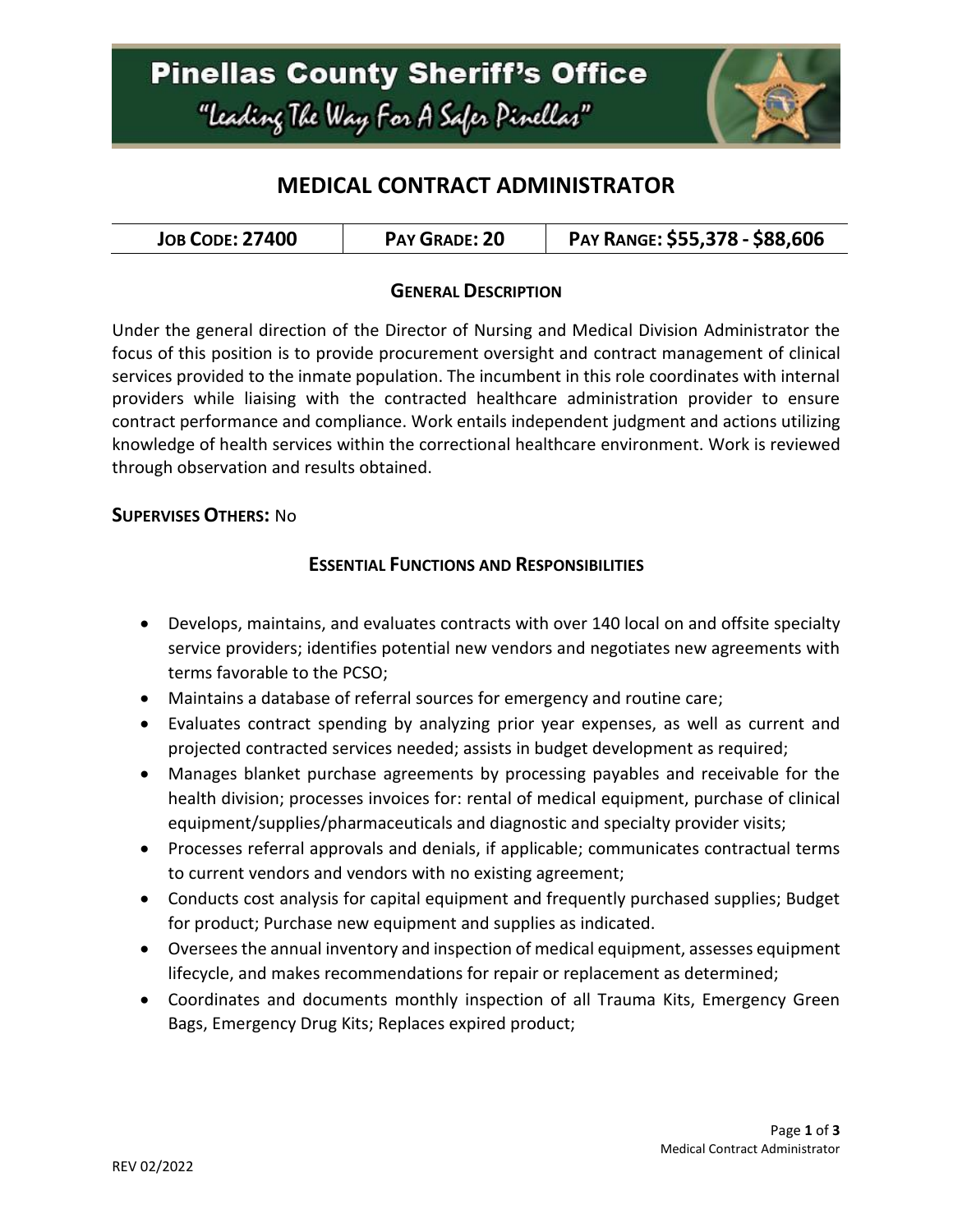

- Schedules and coordinates annual calibration of medical equipment; coordinates corrective and preventive equipment repairs, tests and verifies equipment operational status;
- Maintain licenses and/or certifications for Pharmacy, DEA, CLIA, Biohazard, and X-ray machines; Ensure required inspections are scheduled as required;
- Ensures current licensure, certification and/or registration for all clinical students and interns; ensures orientation training is provided as indicated; monitors contractual obligations for the student or intern clinical program;
- Maintains PCSO mandatory training records for all medical administrative staff;
- Represents the division at various inter-agency meetings including Health Service Coordination Meetings with the Pinellas County Health and Human Services, the Department of Health, and EMS;
- Maintains updated reference and protocol manuals and documentation on various internal and external databases;
- Participates in Sheriff's Office recruitment and community relations activities as directed.

Regular and reliable attendance is required as an essential function of the position.

This position may be considered essential and, in the event of an emergency or natural disaster, may be required to work.

This list is not intended to be all-inclusive and you may not be responsible for every item listed. The employer reserves the right to assign additional functions and responsibilities as necessary.

#### **QUALIFICATIONS**

- Graduation from an accredited college or university with a Bachelor's degree in public administration, business administration, or other health-related field AND
- Two (2) years' experience in a correctional environment administering contracts, managing projects, or coordinating major procurement
- Or equivalent combination of education and experience
- Must possess a valid Florida driver's license